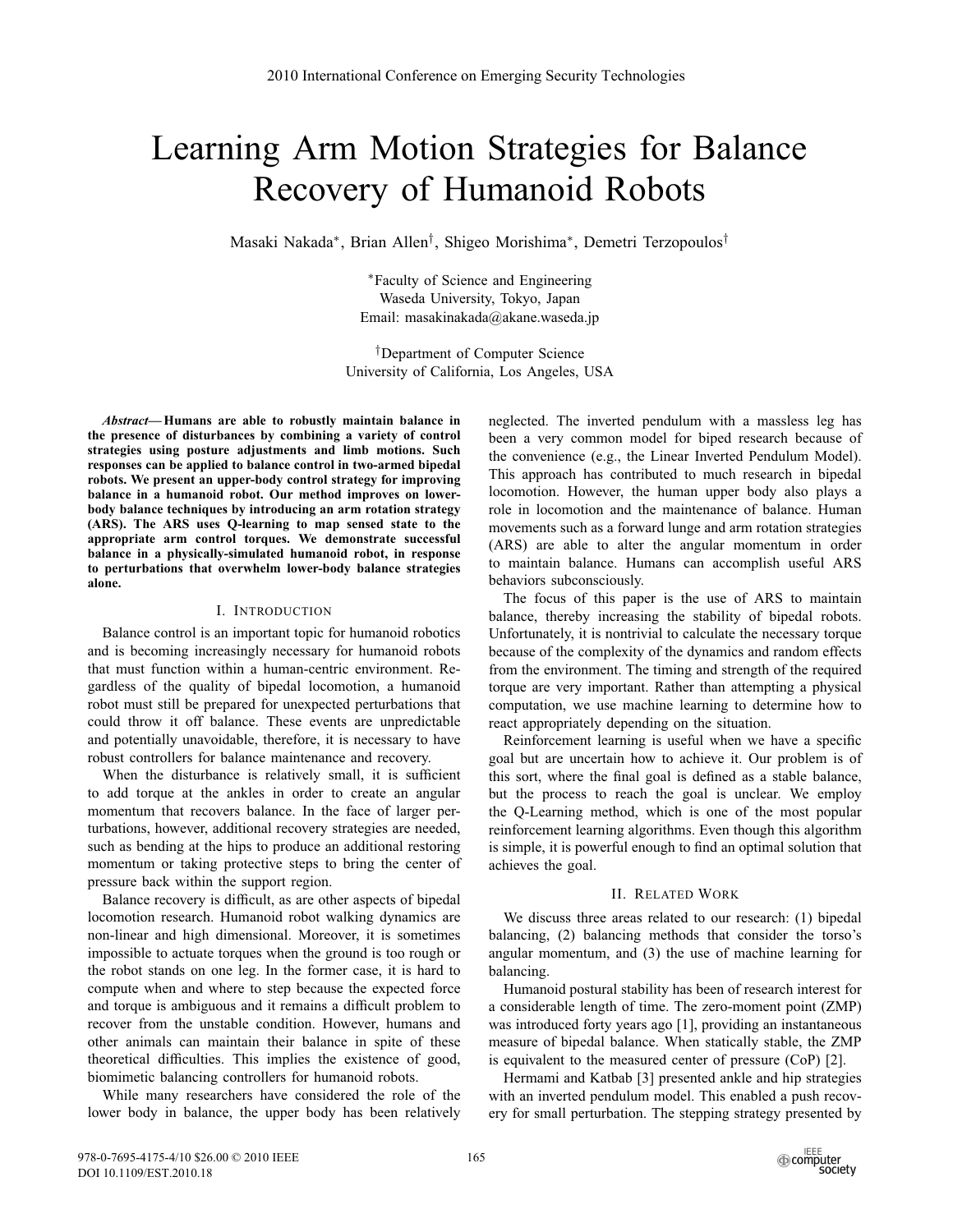Goddard was introduced as a third strategy to prepare for a larger perturbation. These three strategies; ankle, hip, and step, were combined by Hofmann et al. [4] and they have been used as a basic strategy for biped balancing.

The linear inverted pendulum model (LIPM) [5] considers a bipedal robot with a COM constrained to the horizontal plane; therefore, the dynamics can be analyzed in one-dimension. Because of its simplicity, the model has been used in much research on bipedal walking.

Fundamentally, balancing a biped requires maintaining the CoP within a region of support. Small changes in the CoP can be directly actuated by applying torques at the ankles. LIPM has been extended, by considering angular momentum, which is known as the reaction mass pendulum (RMP) model [6].

Pratt et al. [7] suggest that angular momentum can be regulated to improve balance, proposing the linear inverted pendulum plus flywheel model. This model adds a rotational inertia component to the LIPM. The augmented model has an enlarged capture region, defined as the area a potential protective-stepping foot can be placed to keep balance.

Goswami and Kallem [8] quantify the role of angular momentum in balance with the introduction of the ground point with zero rate of change of angular momentum (ZRAM).

In the field of character animation, [9] proposed a linear and angular momentum controller for both CoM and CoP. This work focused both on linear and angular momentum and made it possible to control them simultaneously, leading to more natural looking results. The arm was lifted when the body was pushed off balance by an external force, resulting in a natural human-like behavior.

In this paper, we consider the application of torque at the shoulder joint of our biomechanical model to create arm movement, which we expect to change the angular momentum, thus restoring balance.

Various machine learning algorithms have been applied to bipedal walking balance. The approach in [10] was to determine the capture point; i.e. the point where the robot should step in order to recover balance after a perturbation. Even though, in theory, they could compute where to step, it was difficult to realize this computation in a real-time simulation because of the modeling assumptions and errors; even tiny errors can result in a balance failure. Therefore, they applied a machine learning algorithm to learn how to adjust those errors and get the appropriate capture points, leading to greater robustness.

Ito et al. [11] applied a machine learning technique to learn the torque pattern for balancing. They could eliminate the process of feedback from the ground reaction force. The information is essential to maintain balance; however, it is not easy to calculate the right magnitude. They could ignore this information by learning to add a torque with periodic external forces. This learning process yielded a controller for each situation.

# III. THE ARM ROTATION STRATEGY

Human balance strategies can be divided into three categories based on the magnitude of the balance-disturbing perturbation [12]. When the perturbation is small, balance is maintained by applying torque at the ankle. In a more severe perturbation, the hip joint is also recruited. For perturbations that cannot be balanced by hip and ankle torques, humans will take a protective step [13].

In response to some perturbations, humans augment lowerbody balancing torques with upper-body motions. When pushed, our arms automatically engage in reactive behavior so that we can maintain the stability of our body. This action is usually automatically created by our neuromuscular system; therefore we seldom realize how we react to a certain perturbation.

One of the reasons that we move our arms is simply to change the position of our CoM and CoP. If we are leaning forward on the edge of box, for example, we will try to keep balance by stretching out our arms backward. This is very simple way to maintain balance and the arms clearly has an important role in controlling balance.

As a next stage, assume that we are unexpectedly pushed by someone. We will generally apply a balance-restoring torque at the ankles as was done in prior research as a first attempt to maintain balance. The ankles play an important role in balance maintenance; however, it is not the only action that we take as a first recovery strategy. We also use our upper body and rotate our arms to maintain balance. Therefore, this also needs to be considered in humanoid robots or physically simulated characters in order to improve balance control and yield more human-like behavior.

The main purpose of the ARS is to create angular momentum by the rotation and to defeat the angular momentum associated with falling. The magnitude of the momentum depends on the speed of the rotation, weight, and length of the arms. This momentum affects the torso and, in theory, the amount can be calculated through articulated-body dynamics. However, it is not easy to compute in the real world because of the high dimensionality and the unexpected nature of external forces.

Additionally, the timing of the ARS is also very important, because the angular momentum created by a perturbation changes consistently. Therefore, we need to apply adequate compensatory torque with specific timing that counteracts the falling momentum and returns the body to a stable state.

We apply a reinforcement learning algorithm for humanoids so that they can learn how to rotate their arms depending on their state and the strength of the perturbations.

# *A. The Role of Angular Momentum*

As a first step, we consider the case when the disturbance is not very strong and the ankle strategy suffices to maintain balance. For this strategy, we show the importance of angular velocity by considering the total torques on the body,

$$
\sum T_{CoM} = \sum T_{ext} + C_i + r_{oc} \times F_i = 0,
$$
 (1)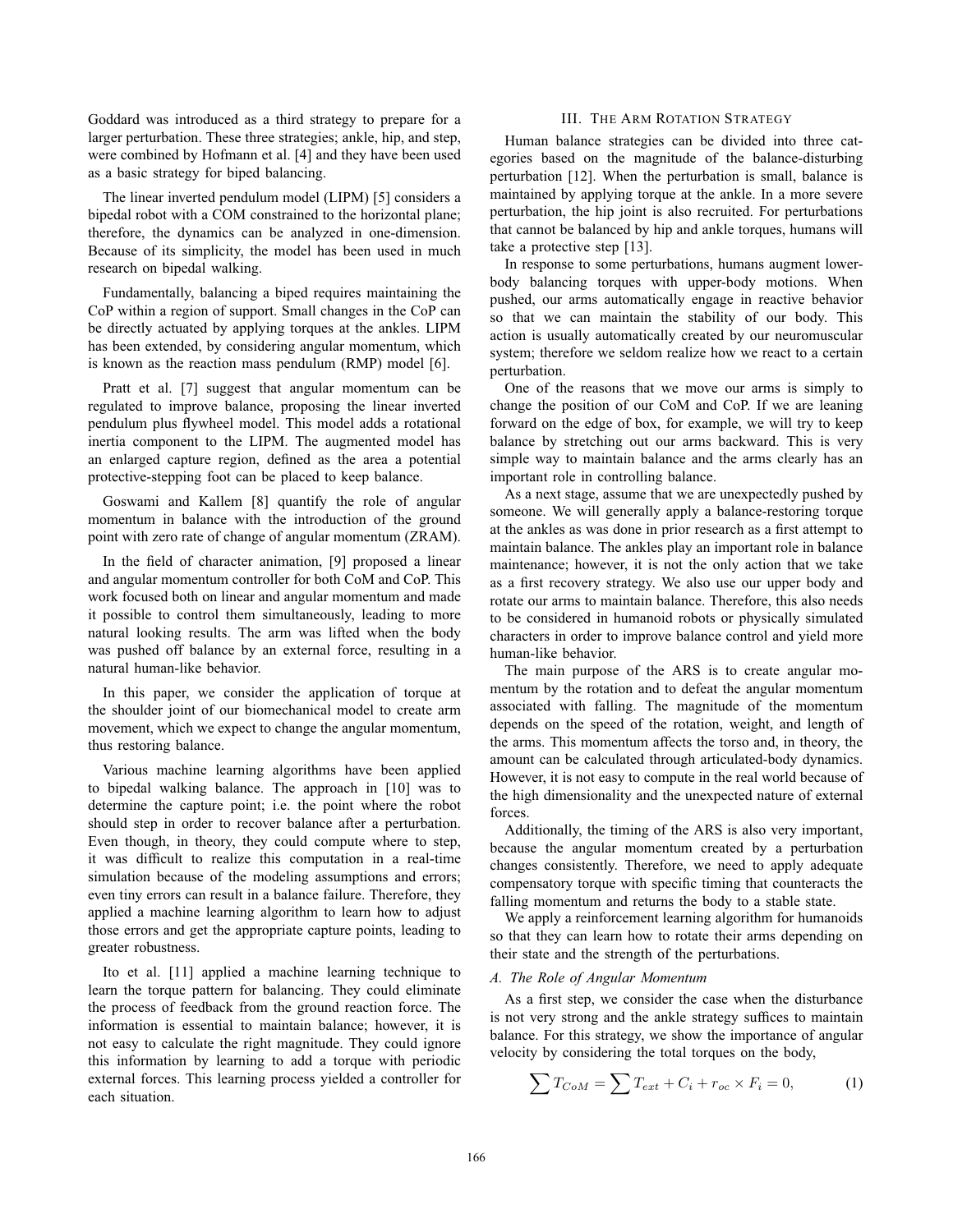where  $T_{CoM}$  is an torque added to the center of mass,  $T_{ext}$ is the sum of the torque by external force,  $C_i$  is the inertia couple, and  $r_{oc}$  is the distance from origin to the CoM.  $F_i$  is the inertial force.

If we restrict our consideration to two dimensions, we can derive the following formula from equation 1:

$$
x_{COP} = x_{COM} + \frac{\dot{H}_G - y_G \dot{L}_x}{\dot{L}_y + mg} + \frac{y_F F_{dist}}{\dot{L}_y + mg}
$$
(2)

where  $x_{COP}$  and  $x_{COM}$  are the position of CoP and CoM, respectively,  $H_G$  is the rate of change of the angular momentum around CoM,  $\dot{L}_x$  and  $\dot{L}_y$  are the x and y components of the time derivative of the linear momentum, and  $q$  is gravity.

This equation shows we can change the position of the CoP by changing  $H_G$ . This means the time derivative of the angular momentum, which is the rate of change of the angular momentum around the CoM, can make difference of the position of the CoP.

When we control the balance using an ankle strategy, this CoP is a very important constraint. It must be inside of the region of support. Moreover, this determines whether or not balance can be maintained. Therefore, good control of the CoP is necessary and Equation (2) shows angular momentum around CoM affects the position of the CoP. Now, we know that the rate of the change of angular momentum is the factor of balancing, which means we must take the angular momentum into consideration when we investigate humanoid balance.

Additionally, this equation shows that increasing  $H_G$  decreases the effect of  $F_{dist}$ . Therefore, it is better to rotate the body in the direction of the disturbance as fast as we can if we want to minimize the effect of the disturbance.

When our body is in motion, the linear momentum  $L$  and angular momentum  $H$  can be written as

$$
\left[\begin{array}{c} L_G \\ H_G \end{array}\right] = \left[\begin{array}{cc} mE & -mr^{\wedge}_{oc} & M_{\dot{\theta}} \\ 0 & I & H_{\dot{\theta}} \end{array}\right] \left[\begin{array}{c} v_B \\ \omega_B \\ \dot{\theta} \end{array}\right] \qquad (3)
$$

where E is the  $3 \times 3$  identity matrix, m is a total scalar mass of the robot,  $r_{oc}$  is a vector representing the distance from base to CoM and  $a \wedge$  represents the skew-symmetric matrix of vector a, I is the  $3 \times 3$  inertia tensor with respect to the CoM,  $M_{\theta}$  and  $H_{\theta}$  are  $3 \times n$  (where n is the number of degree of freedom) linear and angular inertia matrices.

If we divide each inertia matrix to each part of the body, we can suppose the following relationship:

$$
M_{\hat{\theta}} = \{M_{leg1}, M_{leg2}, M_{arm1}, M_{arm2}, M_{free}\}
$$
  

$$
H_{\hat{\theta}} = \{H_{leg1}, H_{leg2}, H_{arm1}, H_{arm2}, H_{free}\}
$$
(4)

where  $M_{legi}$  and  $H_{armi}$  are the linear and angular inertia matrix of leg and arm, and  $M_{free}$  and  $H_{free}$  are the matrix of the composite of the rest of body parts, respectively. We can also divide the joint speed vector as follows:

$$
\dot{\theta} = \{\dot{\theta}_{leg1}^{T}, \dot{\theta}_{leg2}^{T}, \dot{\theta}_{arm1}^{T}, \dot{\theta}_{arm2}^{T}, \dot{\theta}_{free}^{T}\}\
$$
(5)

Then, we can rewrite Equation 3 as,

$$
\begin{bmatrix}\nL_G \\
H_G\n\end{bmatrix} = \begin{bmatrix}\nmE & -mr_{oc}^{\wedge} \\
0 & I\n\end{bmatrix} \begin{bmatrix}\nv_B \\
\omega_B\n\end{bmatrix} + \sum_{i=1}^{2} \begin{bmatrix}\nM_{legi} \\
H_{legi}\n\end{bmatrix} \dot{\theta}_{legi} + \sum_{i=1}^{2} \begin{bmatrix}\nM_{armi} \\
H_{armi}\n\end{bmatrix} \dot{\theta}_{armi} + \begin{bmatrix}\nM_{free} \\
H_{free}\n\end{bmatrix} \dot{\theta}_{free}
$$
\n(6)

From this, we can derive the following equation for  $H_G$ :

$$
H_G = I\omega_B + \sum_{i=1}^2 H_{legi} \dot{\theta}_{legi} + \sum_{i=1}^2 H_{armi} \dot{\theta}_{armi}
$$

$$
+ \sum_{i=1}^2 H_{free} \dot{\theta}_{free}
$$
(7)

This equation shows that when  $\dot{\theta}_{armi}$  changes,  $H_G$  also changes depending on the value of  $\dot{\theta}$ . This means that changes depending on the value of  $\hat{\theta}_{armi}$ . This means that the joint speed of the arms affect appular momentum. That is the joint speed of the arms affect angular momentum. That is to say, ARS can control the angular momentum around the CoM. As we explained in the previous section,  $H_G$  is a key element for balance; therefore, Equation (7) shows the ARS can contribute to bipedal balancing.

Goswami and Kallem [8] considered the robot as rotationally stable when  $H_G = 0$ , thus we use this as a control target for the robot.

*1) Application of Angular Momentum:* In the previous section, we could prove that principled changes in angular momentum are useful for bipedal balance. In this section, we show how the torque generated by the momentum works in balancing. We assume that the torque at the center of mass is  $\tau$ , which is generated by angular momentum with ARS. We begin with a simple planar model. The equations of motion are represented as follows:

$$
m\ddot{x} = f_R \sin(\theta) - \frac{\tau}{l} \cos(\theta)
$$
(8)

$$
m\ddot{z} = -mg + f_R \cos(\theta) + \frac{\tau}{l} \sin(\theta)
$$
(9)  

$$
I\ddot{\theta} - \tau
$$
(10)

$$
J\ddot{\theta} = \tau \tag{10}
$$

where the  $f_R$  is the reaction force from the ground, m is the total mass of the model,  $\theta$  and  $J$  is the tilting angle and rotational inertia of the body, respectively,  $g$  is the gravitational acceleration constant, x and z are the position of the CoM coordinates and  $l$  is the half length of the body.

Even though we did not use the simplified model in our experiments, let us consider the Linear Inverted Pendulum Model to illustrate the theory. Using this abstracted model, we can suppose z is a constant value,  $z = z_0$  and  $z'' = 0$ , because it does not move to z direction. Then, we can solve for  $f_R$  from equation (9) as

$$
f_R = \frac{mg}{\cos(\theta)} - \frac{1}{l} \tan(\theta)\tau
$$
 (11)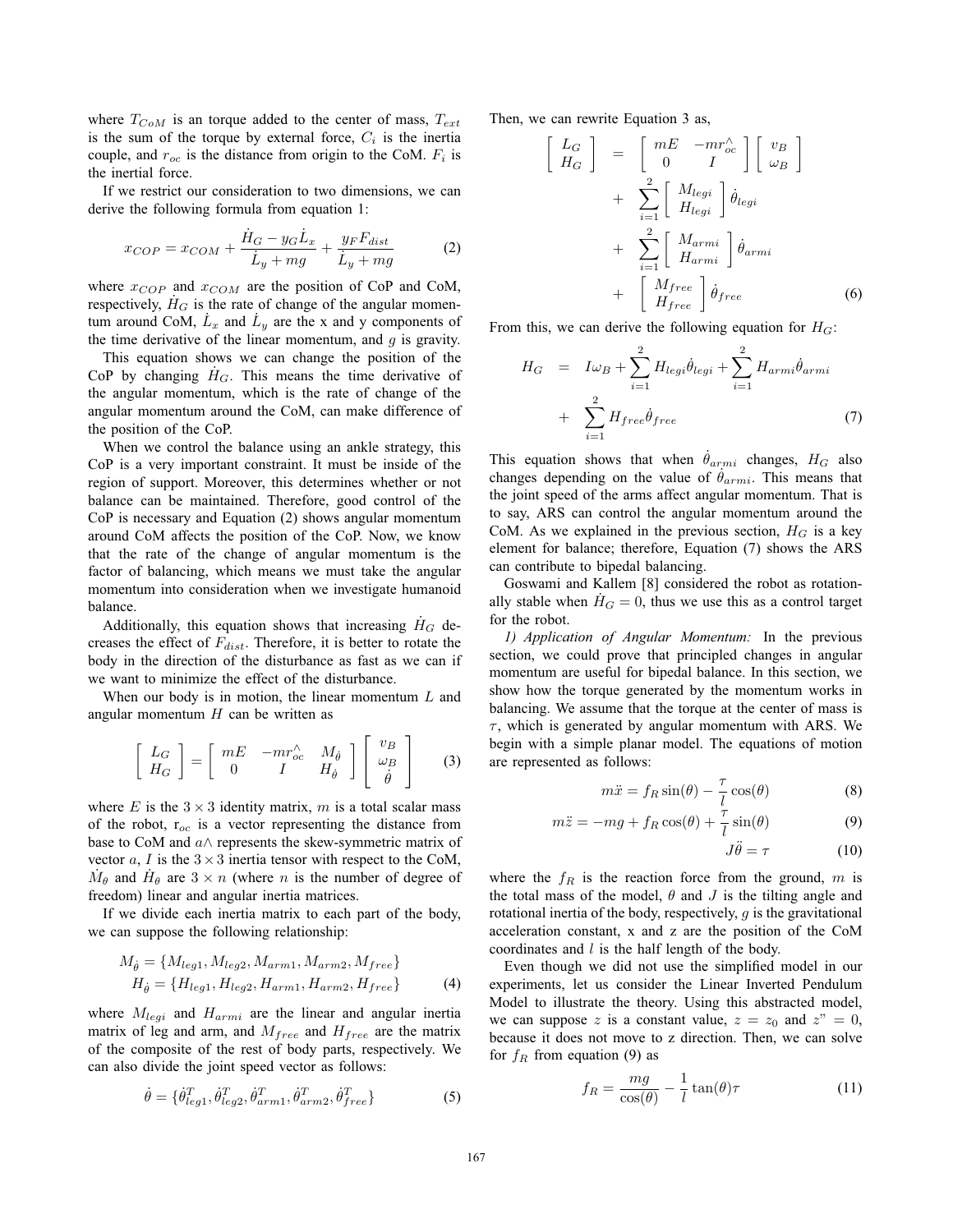Replacing  $cos(\theta) = \frac{z_0}{l}$  and  $sin(\theta) = \frac{x}{l}$ , Equation (11) can be written as written as

$$
f_R = \frac{mg}{z_0}l - \frac{1}{l}\frac{x}{z_0}\tau\tag{12}
$$

Next, we represent the  $f_R$  with constant values, x and  $\tau$ . We can substitute  $f_R$  in the equation (8) and we obtain can substitute  $f_R$  in the equation (8) and we obtain

$$
\ddot{x} = \frac{g}{z_0}x - \frac{1}{mz_0}\tau\tag{13}
$$

This equation shows that the value of  $\tau$  changes the acceleration of the CoM. Therefore, we can accelerate the body by changing the amount of torque. Also, from Equation (10) we can derive the following equation:

$$
\ddot{\theta} = \frac{1}{J}\tau
$$
 (14)  
which shows that the torque can change the acceleration of the

rotation of the body. Equations (13) and (14) show the torque around the CoM affects the balancing of the body. This torque is originally from the ARS; therefore, we can determine the effect of the ARS to the balance of the body in this way.

### *B. Reinforcement Learning*

Machine learning is one of the most popular areas because of its potential uses in numerous fields. Many machine learning methods had been introduced. One way to categorize them is if they are supervised or unsupervised. Reinforcement learning [14] is an unsupervised machine learning method. One big advantage of reinforcement learning is that we only need to set the final goal and the remainder of the process can be learned by the agent itself. This is useful when the goal and the method are defined but the process is unknown.

In this work, we have a specific goal, which is to keep the body upright, but the best method to obtain this result is unclear. It is not easy to compute the exact torque and the timing of the reactive movement needed to recover balance. Therefore, we apply the reinforcement learning algorithm to our model, allowing it to learn how to maintain balance under a given perturbation, action settings, and environment. We expect it to learn an optimal process to reach its goal and realize balance control.

*1) Q-Learning:* We have chosen a common reinforcement learning algorithm, Q-Learning [15], based on the temporal difference approach. Q-Learning has an agent as a main character for the problem and an environment in which the agent can act and the state transitions is described.

When the agent performs an action in the environment, the state is changed. Then, the environment evaluates if the changing state was beneficial in achieving the final goal, and will then return a reward to the agent. Considering the action, state and reward, the agent decides which action it would take as a next step. This process is repeated until it reaches a final goal. In the end, it learns the best way to accomplish the goal.

The way they evaluate the reward is based on the following formula:

$$
Q(a,s) \leftarrow Q(a,s) + \alpha [R(s) + \gamma \max_{\alpha'} Q(a',s') - Q(a,s)] \qquad (15)
$$

This is called the Q value and the agent choose the action so that it can maximize this value. The parameter  $\alpha$  is called the learning rate and it determines to what extent the newly acquired value affects the old value. The  $\gamma$  is called the discount factor and it determines how important the future rewards are. As this value increased, the future rewards are more carefully considered. These values must be tuned depending on the intent of the learning. This significantly affects the learning result. The decision-making function is called policy and Qlearning is the algorithm which can find the best policy within the given environment. The policy is stochastic; therefore, it takes some random action in a certain period. This prevents the agent from sticking in a local minimum.

# IV. EXPERIMENTAL MODEL AND ENVIRONMENT

The Open Dynamics Engine (ODE) [16] was used to simulate the humanoid robot. Although ideal validation would use a physical robot, humanoid robots can be expensive and difficult to test without risk of damage or injury. On the other hand, simulation has the benefits of easy, safe and inexpensive prototyping. Further, measurement and analysis of the resulting motion is precise.

The system is simulated with realistic values for gravity  $(9.8 \, m/s^2)$  and friction. The simulated robot is of roughly human proportions and mass and bilaterally symmetric hands, arms, legs and feet. The specific dimensions of the model are provided in table I.

TABLE I PHYSICAL PARAMETERS OF THE SIMULATED HUMANOID ROBOT.

|           | Mass (kg) | Length $(cm)$ | Width (cm) | DoF |
|-----------|-----------|---------------|------------|-----|
| Torso     | 10        | 50            | 30         |     |
| Upper Arm | 0.1       | 0.1           | 0.1        |     |
| Forearm   |           | 50            |            |     |
| Thigh     |           | 50            | 15         |     |
| Shin      | 0.1       | 0.1           | 0.1        |     |
| Foot      | 05        | 20            | 10         |     |

# *A. Learning Parameters*

As described in section III-B.1, the feature states, learning rate, discount factor, and reward function are important components, and they must be specified carefully. The results can be totally different depending on those factors. The parameter settings in our experiments are as follows:

*1) Feature States:* These are the values which are evaluated to determine whether the trial succeeded or failed. They can also be used in the reward function to define how much reward should be given to the agent.

We chose four parameters that we regard important as a way to judge if the posture of the robot is balancing. The four elements are the position and the velocity of the center of mass, the leaning angle, and the angular velocity of the body.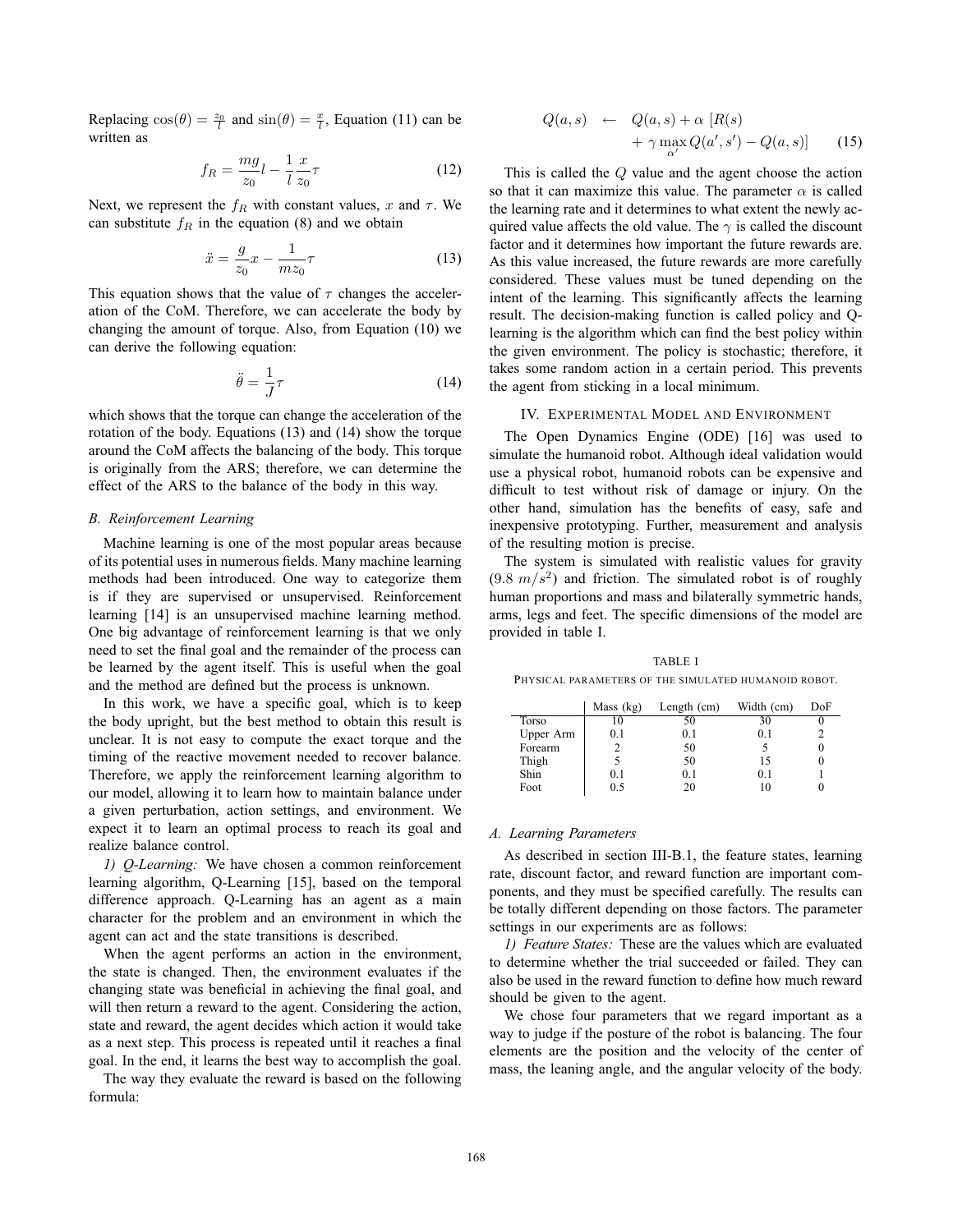We also defined the limits for each parameter so that we can define if the trial is a success. When one of the feature states exceeds the limits, it is considered a failed trial and the learning process is reset. In our work, we judged the result as successful when every value for these 4 parameters are within the defined limit.

We also need an discretized table to store the Q values and upload them considering the future rewards. Q-Learning is one of the derivative-based methods from Temporal Difference approach. This approach considers a future result; therefore, it is necessary to keep the temporal result first, and then upload it reflecting the result of the future action.

Position, velocity, and angle are the continuous values; therefore, we need to discretize the space so that we can store the temporal value obtained in a certain state.

*2) Learning Rate:* This rate specifies how quickly the system should incorporate new information and can range from 0, implying no learning, to 1 which would cause the agent to rely only on current information. We use a learning rate of  $\alpha = 0.1$ .

*3) Discount Factor:* This parameter specifies how expected future rewards are treated, with values of 0 ignoring future rewards and 1 foregoing immediate rewards in favor of only considering long-term rewards. Our system specifies  $\gamma = 0.9$ .

*4) Reward Function:* The reward function has three possible values based on the instantaneous state of the system. Failure to maintain balance, detected by feature values outside an allowed, predefined range, results in a large negative reward of <sup>−</sup>4.0. Feature values within the allowed range imply that the robot is balancing successfully, and a small positive reward of <sup>2</sup>.<sup>0</sup> is returned. Finally, if the robot is balancing, and the linear and angular velocity are also sufficiently close to zero, then the robot is in a very stable state and a more positive reward of <sup>3</sup>.<sup>0</sup> is given.

# V. RESULTS

Performance of the algorithm is measured in simulation, as described in section IV. Successful balance behaviors were verified visually. Such manual verification was needed because the simple pre-defined range of feature values used for reward did not always imply true success, as the learning system sometimes found unexpected solutions. For example, the system could learn to stay upright by bracing itself with one hand on the ground. While such states qualified as success for the learning reward, they were not counted as successful balancing strategies. Such outcomes were rare, but their existence required the manual validation of balancing behaviors.

#### *A. Learning Results*

We considered the learning of bipedal balance maintenance using the Q-learning algorithm. We set the environment, states, parameters and feature values as we explained in the previous section and executed trials until the robot kept balance or fell down. The different parameter settings and the feature states resulted in different outcomes. This tuning is one of the



Fig. 1. This is a result of trials with and without ARS when perturbation comes only from back side of the model to forward. We changed the magnitude of the perturbation and got how extent the model can sustain its balance. ARS enlarged the range of perturbation impulses.

tricky parts in reinforcement learning; therefore, we had to try different combinations in order to find the best learning parameters. The learning process took approximately two minutes for each trial. This computational speed is acceptable because the process is off-line.

## *B. Quantitative Evaluation*

Figure 1 shows graph of the range of the perturbation impulses limited to 1 direction. As a first experiment, we limited the direction of the force only to the forward and tried with different forces changing every 1 N\*s(Newton\*seconds). We push our model from the back and measure how strongly it can resist the perturbation. The graph at the left shows the result with ARS and the one at the right shows the result without ARS. As we can see in the graphs, the range of the perturbation impulses is enlarged when we added ARS. This result proves the effectiveness of ARS.

As a next step, we expanded the strategy to 2D space. We applied different perturbation forces from different directions—every 30 degrees with different forces. Figure 2 shows the result of the simulation. As shown in graph, the range of perturbation impulses is expanded by using our method.  $\circ$  and  $\triangle$  shows the maximum perturbations that the robot could withstand without losing balance with and without ARS, respectively. The distance from the center is equal to the strength of the perturbation and the angle from the horizontal axis is the direction of the perturbation. The most effective direction of our method was when the force was from 0, 90, 180, and 270 degrees. The other angles were not very different between the two strategies; however, it was slightly improved. Our method was robust to perturbations between 1.01 and 1.14 times the force required to disrupt the standing balance controller. This result shows that our strategy improves bipedal balancing.

We were able to improve the existing balancing method by using ARS. Our new method can be embedded between the ankle and hip controllers in the conventional push recovery strategy. We can consider our new strategy as a second step,